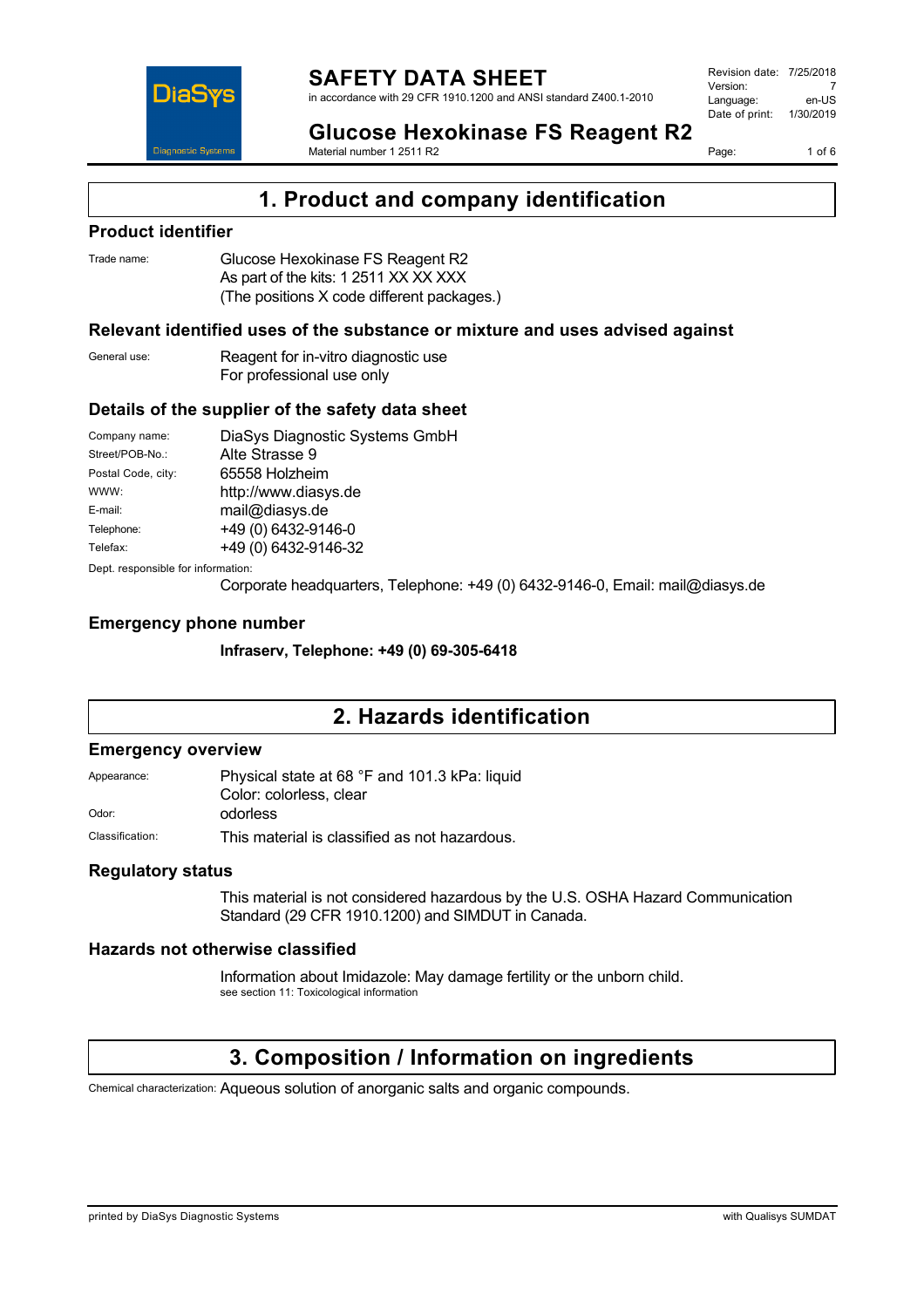

in accordance with 29 CFR 1910.1200 and ANSI standard Z400.1-2010

| Revision date: 7/25/2018 |           |
|--------------------------|-----------|
| Version:                 |           |
| Language:                | en-US     |
| Date of print:           | 1/30/2019 |
|                          |           |

**Glucose Hexokinase FS Reagent R2**

Material number 1 2511 R2

Page: 2 of 6

Relevant ingredients:

| <b>CAS No.</b>             | Designation Content |         | Classification                                                                                            |
|----------------------------|---------------------|---------|-----------------------------------------------------------------------------------------------------------|
| <sub>CAS</sub><br>288-32-4 | Imidazole           | $0.2\%$ | Acute Toxicity - oral - Category 4. Skin Corrosion -<br>Category 1C. Reproductive toxicant - Category 1B. |

Additional information: Contains Sodium azide (0.95 g/L) as preservative.

|                                                    | 4. First aid measures                                                                                                                                                                                                                                 |
|----------------------------------------------------|-------------------------------------------------------------------------------------------------------------------------------------------------------------------------------------------------------------------------------------------------------|
| In case of inhalation:                             | Provide fresh air. If the casualty has difficulty breathing, call a doctor immediately.                                                                                                                                                               |
| Following skin contact:                            | Change contaminated clothing. Remove residues with water. In case of skin reactions,<br>consult a physician.                                                                                                                                          |
| After eye contact:                                 | Immediately flush eyes with plenty of flowing water for 10 to 15 minutes holding eyelids<br>apart. Remove contact lenses, if present and easy to do. Continue rinsing. In case of<br>troubles or persistent symptoms, consult an opthalmologist.      |
| After swallowing:                                  | Rinse mouth thoroughly with water. Do not induce vomiting without medical advice.<br>Have victim drink large quantities of water, with active charcoal if possible.<br>Seek medical attention. Never give anything by mouth to an unconscious person. |
| Most important symptoms/effects, acute and delayed |                                                                                                                                                                                                                                                       |

May be harmful if swallowed. Can cause skin, eye and respiratory tract irritation.

### **Information to physician**

Treat symptomatically.

# **5. Fire fighting measures**

Flash point/flash point range:

not combustible

Auto-ignition temperature: No data available

Suitable extinguishing media:

Product is non-combustible. Extinguishing materials should therefore be selected according to surroundings.

### **Specific hazards arising from the chemical**

Fires in the immediate vicinity may cause the development of dangerous vapors. In case of fire may be liberated: Sodium compounds, nitrogen oxides (NOx), carbon monoxide and carbon dioxide.

Protective equipment and precautions for firefighters:

In case of surrounding fires: Wear self-contained breathing apparatus.

Additional information: Do not allow fire water to penetrate into surface or ground water.

### **6. Accidental release measures**

Personal precautions: Avoid contact with skin and eyes. Wear appropriate protective equipment. Provide adequate ventilation.

Environmental precautions:

Do not allow to penetrate into soil, waterbodies or drains.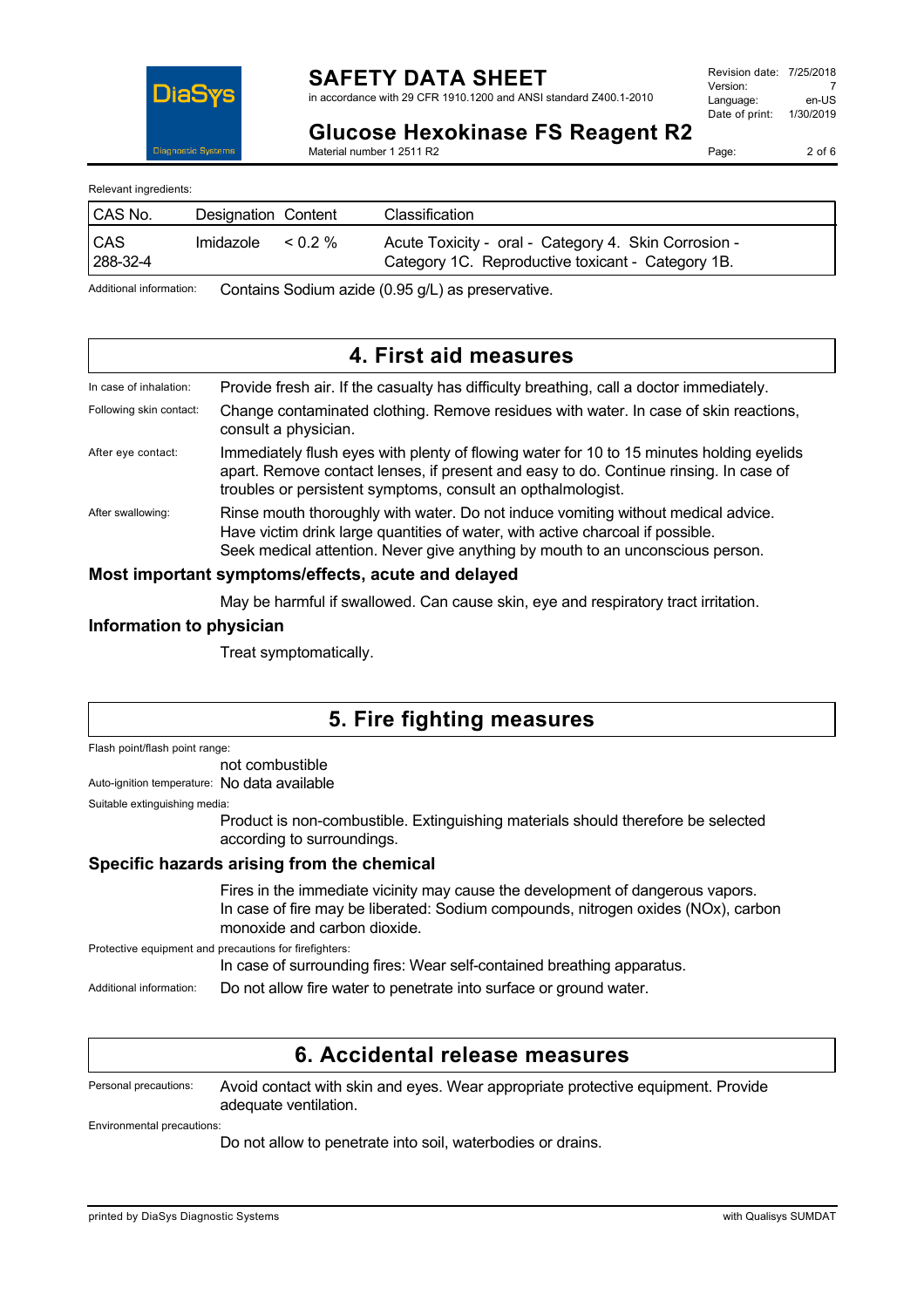

in accordance with 29 CFR 1910.1200 and ANSI standard Z400.1-2010

| Revision date: 7/25/2018 |           |
|--------------------------|-----------|
| Version:                 |           |
| Language:                | en-US     |
| Date of print:           | 1/30/2019 |
|                          |           |

**Glucose Hexokinase FS Reagent R2**

Material number 1 2511 R2

Page: 3 of 6

Methods for clean-up: Soak up with absorbent materials such as sand, siliceus earth, acid- or universal binder. Store in special closed containers and dispose of according to ordinance. Wash spill area with plenty of water.

# **7. Handling and storage**

#### **Handling**

Advices on safe handling: Provide adequate ventilation, and local exhaust as needed. Avoid contact with skin and eyes. Wear appropriate protective equipment.

Keep all containers, equipment and working place clean. Wash hands before breaks and after work. When using do not eat, drink or smoke.

#### **Storage**

Requirements for storerooms and containers: Keep containers tightly closed and at a temperature between 35.6 °F and 46.4 °F. Protect from light. Keep sterile. Hints on joint storage: Keep away from food, drink and animal feedingstuffs. Do not store together with acids/alkalies and oxidation agents.

### **8. Exposure controls / personal protection**

### **Engineering controls**

Provide good ventilation and/or an exhaust system in the work area. See also information in chapter 7, section storage.

### **Personal protection equipment (PPE)**

| Eye/face protection             | Tightly sealed goggles according to OSHA Standard - 29 CFR: 1910.133 or ANSI<br>Z87.1-2010.                                                                                                                                    |
|---------------------------------|--------------------------------------------------------------------------------------------------------------------------------------------------------------------------------------------------------------------------------|
| Skin protection                 | Wear suitable protective clothing.                                                                                                                                                                                             |
|                                 | Protective gloves according to OSHA Standard - 29 CFR: 1910.138.<br>Glove material: Nitrile rubber - Breakthrough time: >480 min.<br>Observe glove manufacturer's instructions concerning penetrability and breakthrough time. |
| Respiratory protection:         | When vapors form, use respiratory protection.                                                                                                                                                                                  |
| General hygiene considerations: |                                                                                                                                                                                                                                |
|                                 | Avoid contact with skin and eyes. Change contaminated clothing. Wash hands before<br>breaks and after work. When using do not eat, drink or smoke.                                                                             |

### **9. Physical and chemical properties**

### **Information on basic physical and chemical properties**

| Appearance:              | Physical state at 68 °F and 101.3 kPa: liquid<br>Color: colorless, clear |
|--------------------------|--------------------------------------------------------------------------|
| Odor:<br>Odor threshold: | odorless<br>No data available                                            |
| pH value:                | at 77 °F: 7.0                                                            |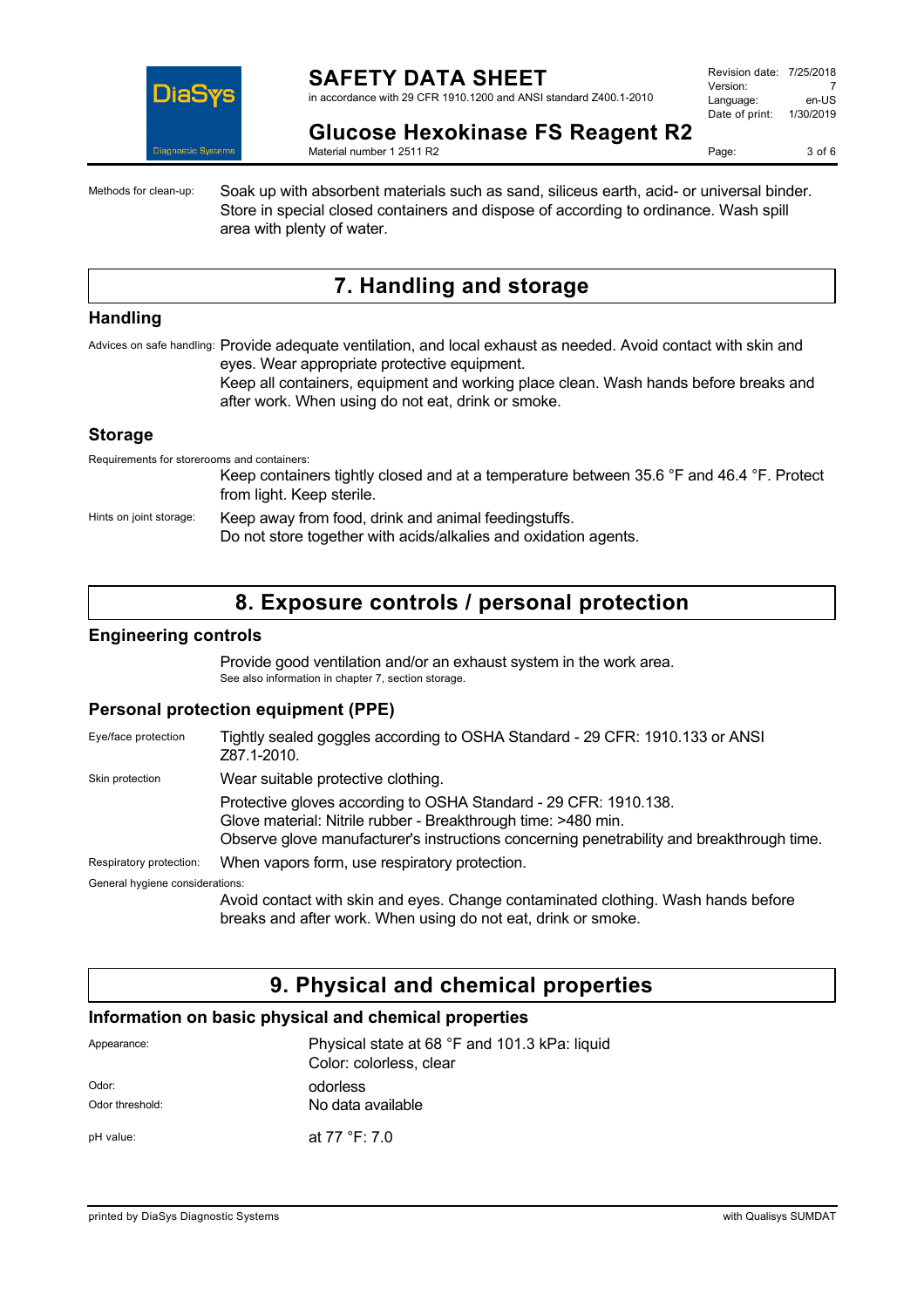

in accordance with 29 CFR 1910.1200 and ANSI standard Z400.1-2010

| Revision date: 7/25/2018 |           |
|--------------------------|-----------|
| Version:                 |           |
| Language:                | en-US     |
| Date of print:           | 1/30/2019 |
|                          |           |

Page: 4 of 6

**Glucose Hexokinase FS Reagent R2**

| Melting point/freezing point:            | No data available    |
|------------------------------------------|----------------------|
| Initial boiling point and boiling range: | No data available    |
| Flash point/flash point range:           | not combustible      |
| Evaporation rate:                        | No data available    |
| Flammability:                            | No data available    |
| Explosion limits:                        | No data available    |
| Vapor pressure:                          | No data available    |
| Vapor density:                           | No data available    |
| Density:                                 | at 68 °F: 1.033 g/mL |
| Water solubility:                        | completely miscible  |
| Partition coefficient: n-octanol/water:  | No data available    |
| Auto-ignition temperature:               | No data available    |
| Thermal decomposition:                   | No data available    |
| Additional information:                  | No data available    |

# **10. Stability and reactivity**

| Reactivity:                        | No data available                                                                 |  |  |  |
|------------------------------------|-----------------------------------------------------------------------------------|--|--|--|
|                                    |                                                                                   |  |  |  |
| Chemical stability:                | Stable under recommended storage conditions.                                      |  |  |  |
| Possibility of hazardous reactions |                                                                                   |  |  |  |
|                                    | No hazardous reactions known.                                                     |  |  |  |
| Conditions to avoid:               | Protect against heat /sun rays.                                                   |  |  |  |
| Incompatible materials:            | Strong acids and alkalis                                                          |  |  |  |
| Hazardous decomposition products:  |                                                                                   |  |  |  |
|                                    | No hazardous decomposition products when regulations for storage and handling are |  |  |  |
|                                    | observed.                                                                         |  |  |  |
| Thermal decomposition:             | No data available                                                                 |  |  |  |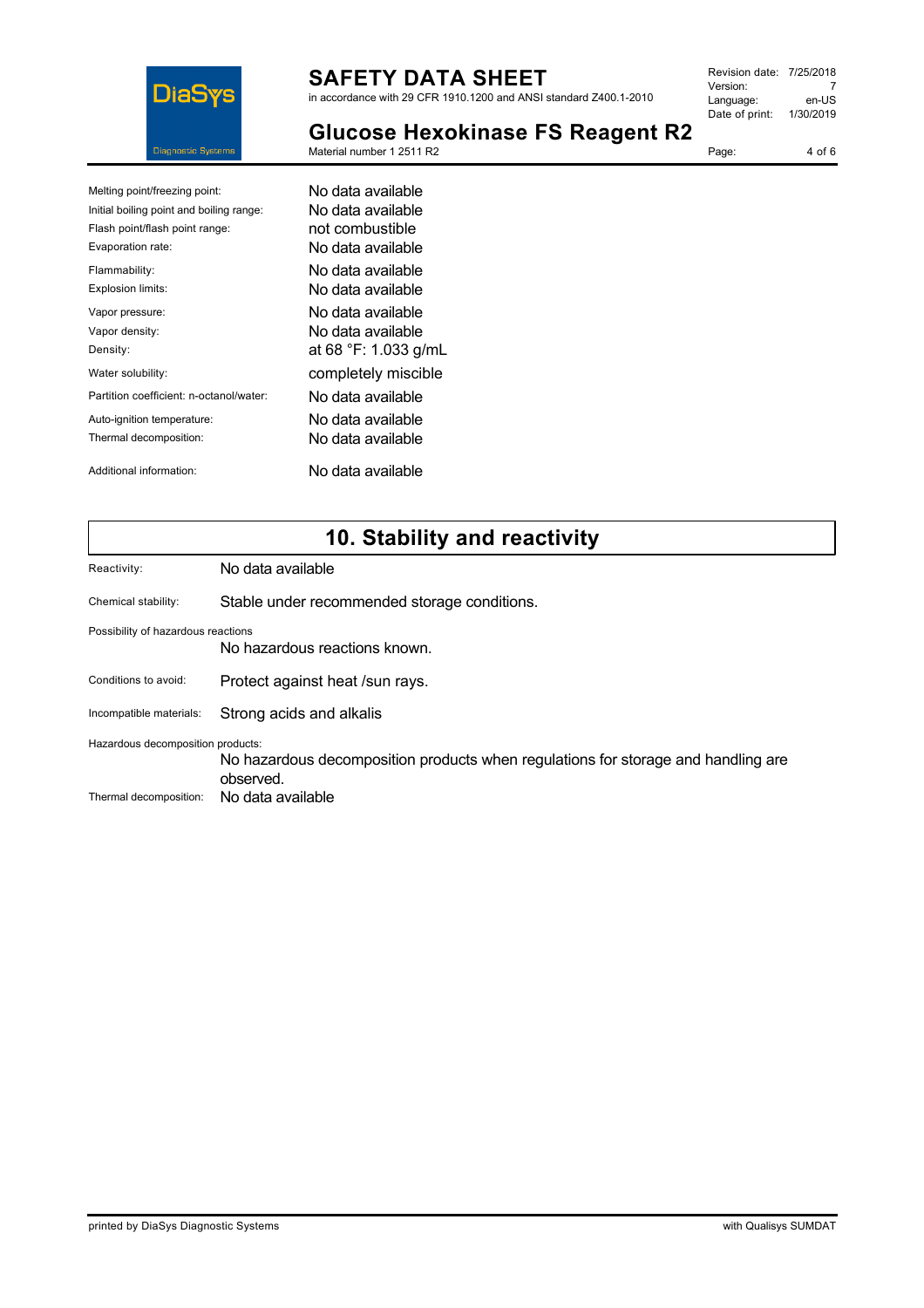

in accordance with 29 CFR 1910.1200 and ANSI standard Z400.1-2010

Revision date: 7/25/2018 Version: 7<br>Language: en-US Language: Date of print: 1/30/2019

**Glucose Hexokinase FS Reagent R2** Material number 1 2511 R2

Page: 5 of 6

# **11. Toxicological information**

### **Toxicological tests**

| Toxicological effects: | Acute toxicity (oral): Lack of data.                                                                                                                                                                                                              |
|------------------------|---------------------------------------------------------------------------------------------------------------------------------------------------------------------------------------------------------------------------------------------------|
|                        | Acute toxicity (dermal): Lack of data.                                                                                                                                                                                                            |
|                        | Acute toxicity (inhalative): Lack of data.                                                                                                                                                                                                        |
|                        | Skin corrosion/irritation: Lack of data.                                                                                                                                                                                                          |
|                        | Serious eye damage/irritation: Lack of data.                                                                                                                                                                                                      |
|                        | Sensitisation to the respiratory tract: Lack of data.                                                                                                                                                                                             |
|                        | Skin sensitisation: Lack of data.                                                                                                                                                                                                                 |
|                        | Germ cell mutagenicity/Genotoxicity: Lack of data.                                                                                                                                                                                                |
|                        | Carcinogenicity: Lack of data.                                                                                                                                                                                                                    |
|                        | Reproductive toxicity: Lack of data.                                                                                                                                                                                                              |
|                        | Effects on or via lactation: Lack of data.                                                                                                                                                                                                        |
|                        | Specific target organ toxicity (single exposure): Lack of data.                                                                                                                                                                                   |
|                        | Specific target organ toxicity (repeated exposure): Lack of data.                                                                                                                                                                                 |
|                        | Aspiration hazard: Lack of data.                                                                                                                                                                                                                  |
| Other information:     | Contains Sodium azide (0.95 g/L):<br>After resorption of toxic quantities: Headache, dizziness, nausea, cough, vomiting,<br>spasms, breathing paralysis, CNS disorders, low blood pressure, cardiovascular failure,<br>unconsciousness, collapse. |
| Symptoms               |                                                                                                                                                                                                                                                   |

May be harmful if swallowed. Can cause skin, eye and respiratory tract irritation.

# **12. Ecological information**

### **Ecotoxicity**

Further details: No data available

### **Mobility in soil**

No data available

### **Persistence and degradability**

Further details: No data available

### **Additional ecological information**

General information: Do not allow to enter into ground-water, surface water or drains.

### **13. Disposal considerations**

#### **Product**

Recommendation: Special waste. Dispose of waste according to applicable legislation.